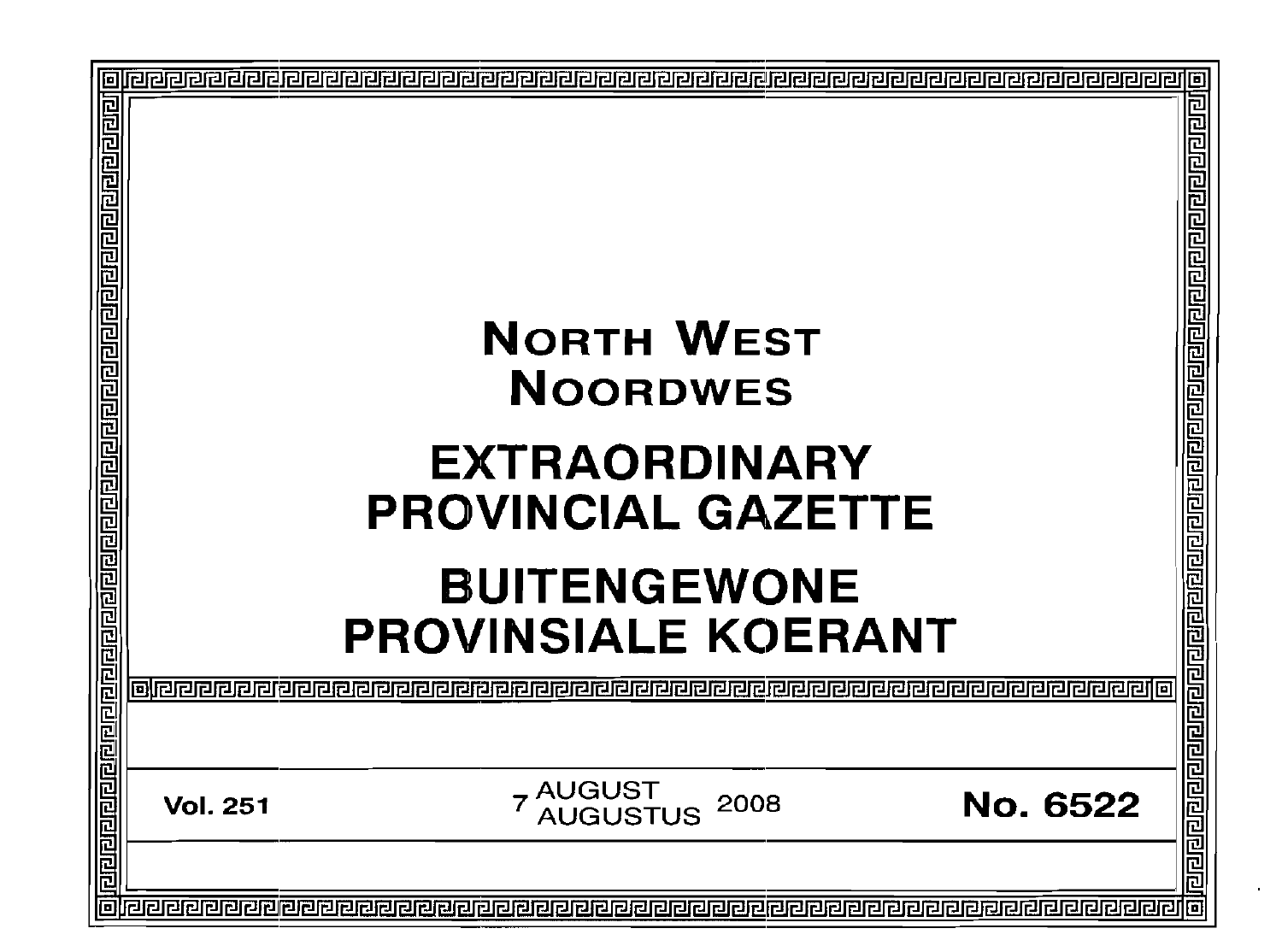## CONTENTS • INHOUD

Page Gazette No. No.

OFFICIAL NOTICE

17 Division of Revenue Act (2/2008): Allocation, other than an allocation not included in any schedule of the Act....... ... 2 6522

# OFFICIAL NOTICE

#### OFFICIAL NOTICE 17 OF 2008

## NORTH WEST PROVINCIAL DEPARTMENT OF FINANCE

### EXTRA ORDINARY GAZETTE

ALLOCATION, OTHER THAN AN ALLOCATION NOT INCLUDED IN ANY SCHEDULE OF THE DIVISION OF REVENUE ACT, 2008 (ACT NO.2 OF 2008)

Notice is hereby given that the Provincial Accounting Officer in the Depariment of Developmental local Government and Housing intends to make allocations as per attached Schedule, in terms of Section  $31(2)(b)(i)$  of the Division of Revenue Act, 2008 (Act No. 2 of 2008); to the Municipalities. in tenns of the Act any transfer to municipalities must be published in the provincial gazette before any transfer can be made.

No.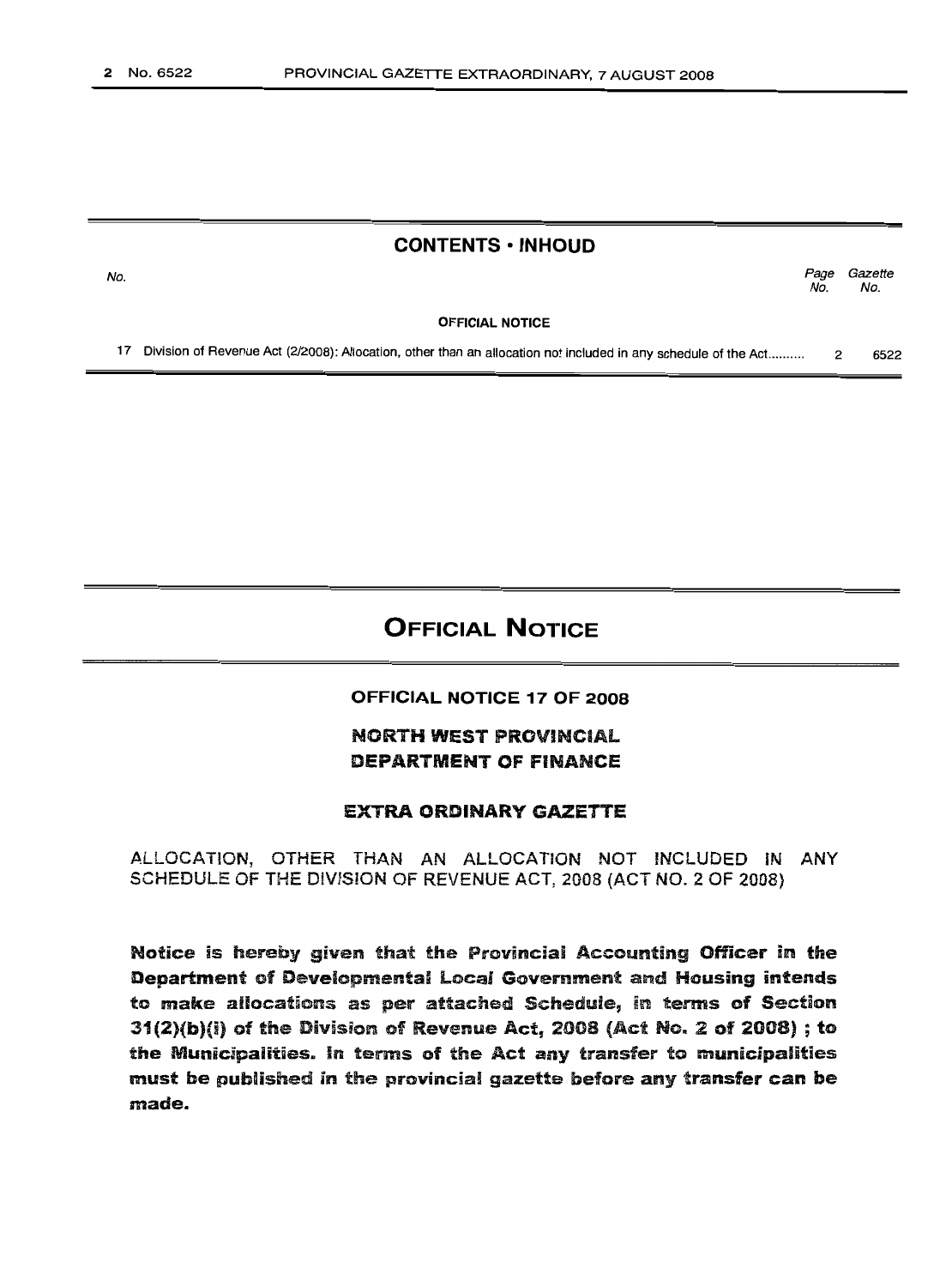### ALLOCATION, OTHER THAN AN ALLOCATION NOT LISTED IN ANY SCHEDULE OF THE DIVISION OF REVENUE ACT NO.2 OF 2008.

The following schedule is published in terms of section  $31.(2)$  (i) of the Division of Revenue Act NO.2 of 2008, which stipulates that" The provincial treasury must in respect of allocations to municipalities other than allocations made in terms of Act No. 2 of 2008 publish with its annual budget or in the Gazette, not later than 14 April 2008, or date determined by the National Treasury.

Furthermore, any transfer of an allocation aimed at developing municipal systems and the capacity of municipalities to perform functions assigned to them, may only be made in terms of a framework determined by the national accounting officer responsible for local government, in consultation with the National Treasury." In terms of operational plan for the delegations to Provincial Treasuries according to MFMA by National Treasury, the revised gazette must be done around January each year to allow municipalities to include that information on their budgets to be tabled to the councils.

Section 31 (5) (a) (iii) Division of revenue Act no. 2 of 2008, Provincial Treasury as part of consolidated report in terms of section 32 of the Public Finance Management Act, in the format determined by the National Treasury, report on actual transfers made by the province to municipalities, and actual expenditure by municipalities by on such allocations.

The transferring department must disclose on their annual report for any capacity- • building allocation and indicate the extent to which the capacity was improved.